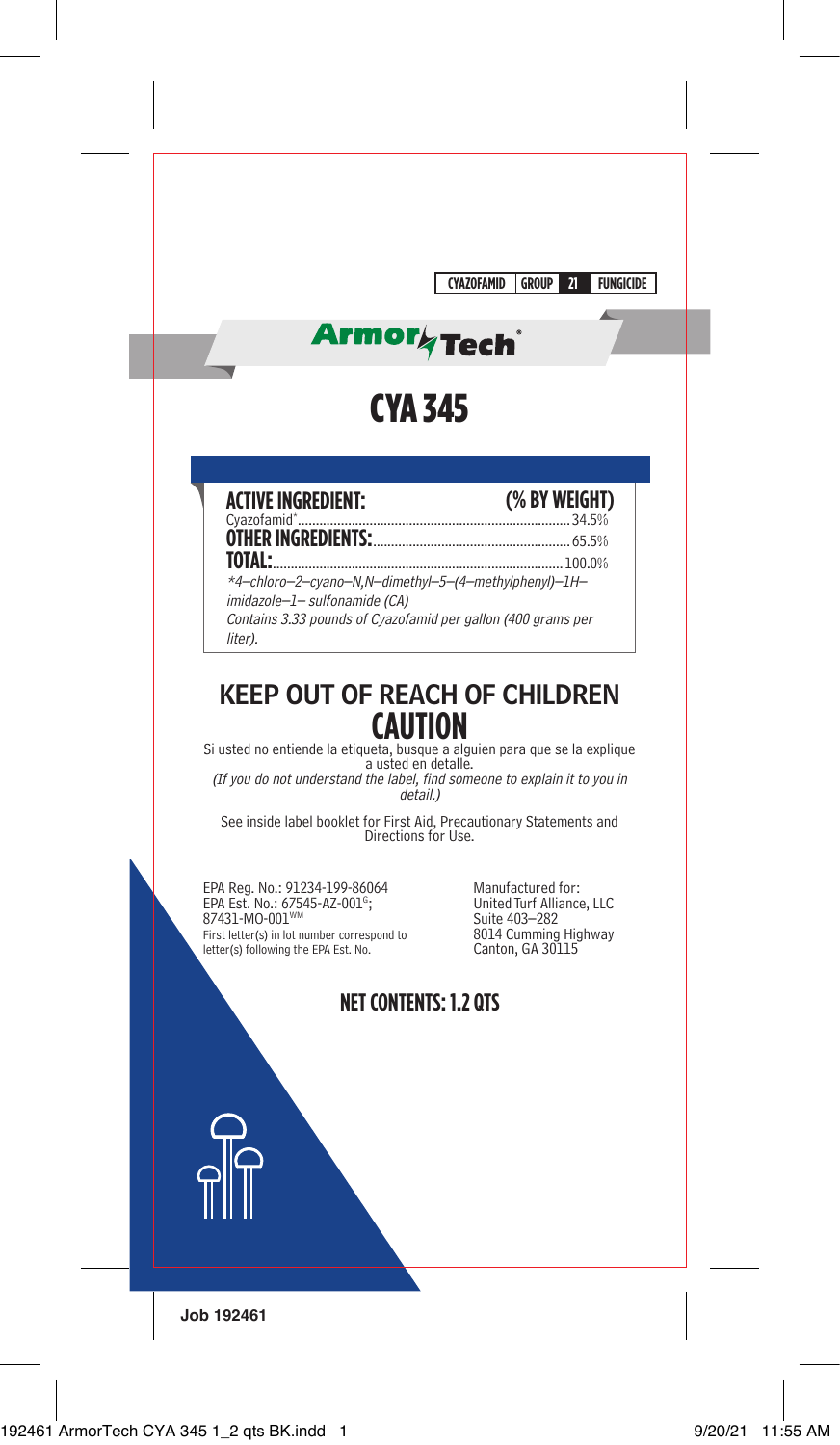| <b>FIRST AID</b>                                                                                                                                                                                                               |                                                                                                                                                                                                                                                                                                      |  |  |
|--------------------------------------------------------------------------------------------------------------------------------------------------------------------------------------------------------------------------------|------------------------------------------------------------------------------------------------------------------------------------------------------------------------------------------------------------------------------------------------------------------------------------------------------|--|--|
| IF ON SKIN OR<br><b>CLOTHING:</b>                                                                                                                                                                                              | • Take off contaminated clothing.<br>• Rinse skin immediately with plenty of<br>water for 15 to 20 minutes.<br>• Call a poison control center or doctor for<br>treatment advice.                                                                                                                     |  |  |
| <b>IF IN EYES:</b>                                                                                                                                                                                                             | • Hold eye open and rinse slowly and gently<br>with water for 15 to 20 minutes.<br>• Remove contact lenses, if present, after<br>the first 5 minutes, then continue rinsing<br>eye.<br>• Call a poison control center or doctor for<br>treatment advice.                                             |  |  |
| IF<br><b>SWALLOWED:</b>                                                                                                                                                                                                        | • Call a poison control center or doctor<br>immediately for treatment advice.<br>• Have person sip a glass of water if able<br>to swallow.<br>. Do not induce vomiting unless told to do so<br>by a poison control center or doctor.<br>. Do not give anything by mouth to an<br>unconscious person. |  |  |
| IF INHALED:                                                                                                                                                                                                                    | • Move person to fresh air.<br>• If person is not breathing call 911 or an<br>ambulance, then give artificial respiration,<br>preferably mouth-to-mouth, if possible.<br>• Call a poison control center or doctor for<br>further treatment advice.                                                   |  |  |
| <b>HOTLINE NUMBER</b>                                                                                                                                                                                                          |                                                                                                                                                                                                                                                                                                      |  |  |
| Have the product container or label with you when calling a<br>poison control center or doctor, or going for treatment.<br>You may also contact SafetyCall at 1-844-685-9173 for emer-<br>gency medical treatment information. |                                                                                                                                                                                                                                                                                                      |  |  |

For Chemical Emergency: Spill, Leak, Fire, Exposure, or Accident, Call CHEMTREC Day or Night Within USA and Canada: 1–800–424–9300 or +1 703–527–3887 (collect calls accepted)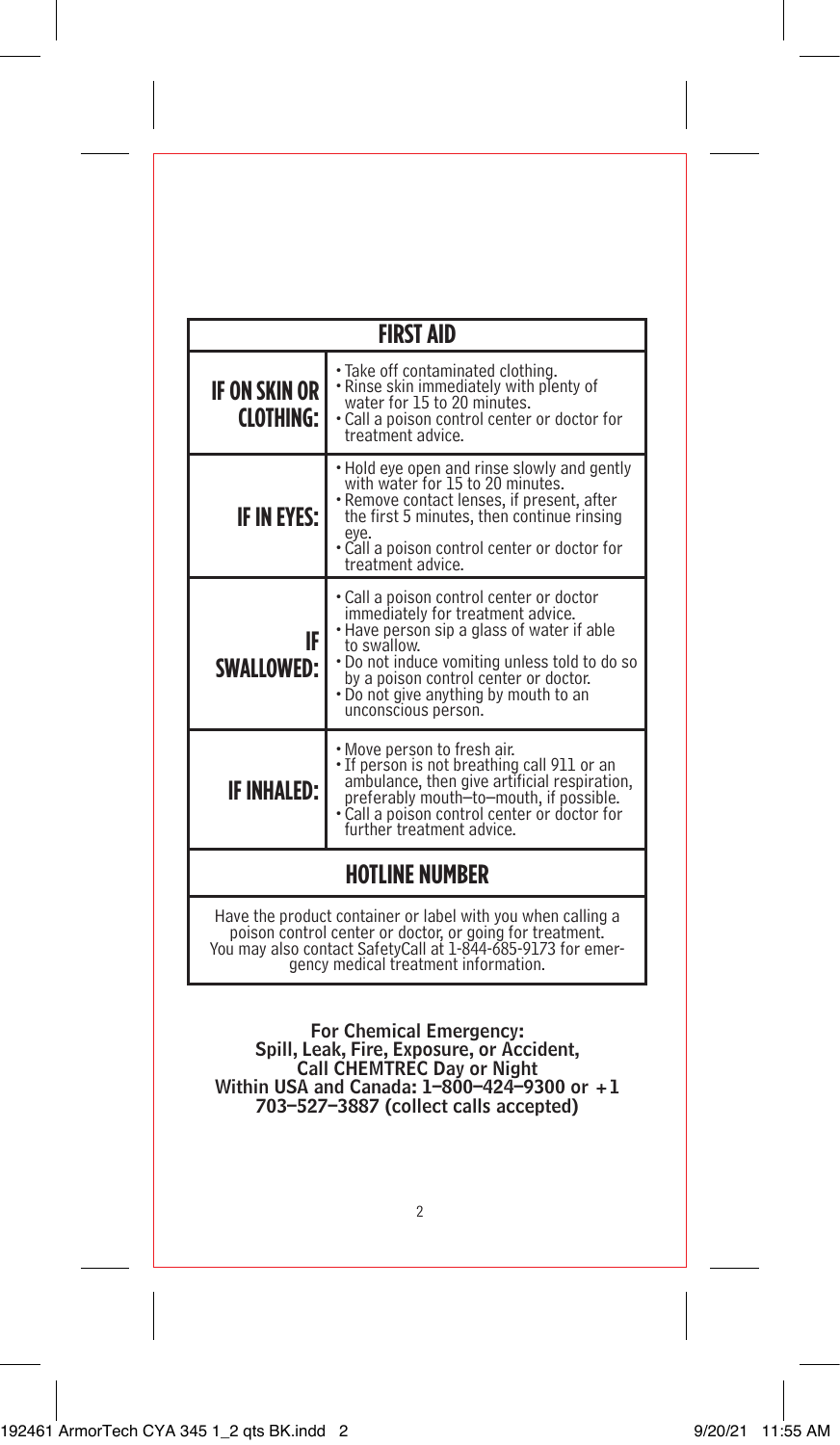## PRECAUTIONARY STATEMENTS HAZARDS TO HUMANS AND DOMESTIC ANIMALS CAUTION

Harmful if absorbed through skin. Avoid contact with skin, eyes or clothing. Wash thoroughly with soap and water after handling and before eating, drinking, chewing gum, using tobacco or using the toilet. Remove and wash contaminated clothing before reuse.

### Personal Protective Equipment (PPE)

Applicators and other handlers must wear long–sleeved shirt and long pants, socks, shoes, and chemical resistant gloves made of barrier laminate, butyl rubber ≥ 14 mils, nitrile rubber ≥ 14 mils, neoprene rubber ≥ 14 mils, polyvinyl chloride ≥ 14 mils, or Viton ≥ 14 mils.

Remove PPE immediately after handling this product. Wash the outside of gloves before removing. As soon as possible, wash thoroughly and change into clean clothing. Do not allow contact of contaminated clothing with unprotected skin. Follow manufacturer's instructions for cleaning/ maintaining PPE. If no such instructions for washables exist, use detergent and hot water. Keep and wash PPE separately from other laundry.

## Engineering Control Statements

When handlers use closed systems, enclosed cabs, or aircraft in a manner that meets the requirements listed in the Worker Protection Standard (WPS) for agricultural pesticides [40 CFR 170.240 (d) (4–6)], the handler PPE requirements may be reduced or modified as specified in the WPS.

IMPORTANT: When reduced PPE is worn because a closed system is being used, handlers must be provided all PPE specified above for "applicators and other handlers" and have such PPE immediately available for use in an emergency, such as a spill or equipment break–down.

## User Safety Recommendations Users should:

- Wash hands before eating, drinking, chewing gum, using tobacco or using the toilet.
- Remove clothing/PPE immediately if pesticide gets inside. Then wash thoroughly and put on clean clothing.
- Remove PPE immediately after handling this product. Wash the outside of gloves before removing. As soon as possible, wash thoroughly and change clothing.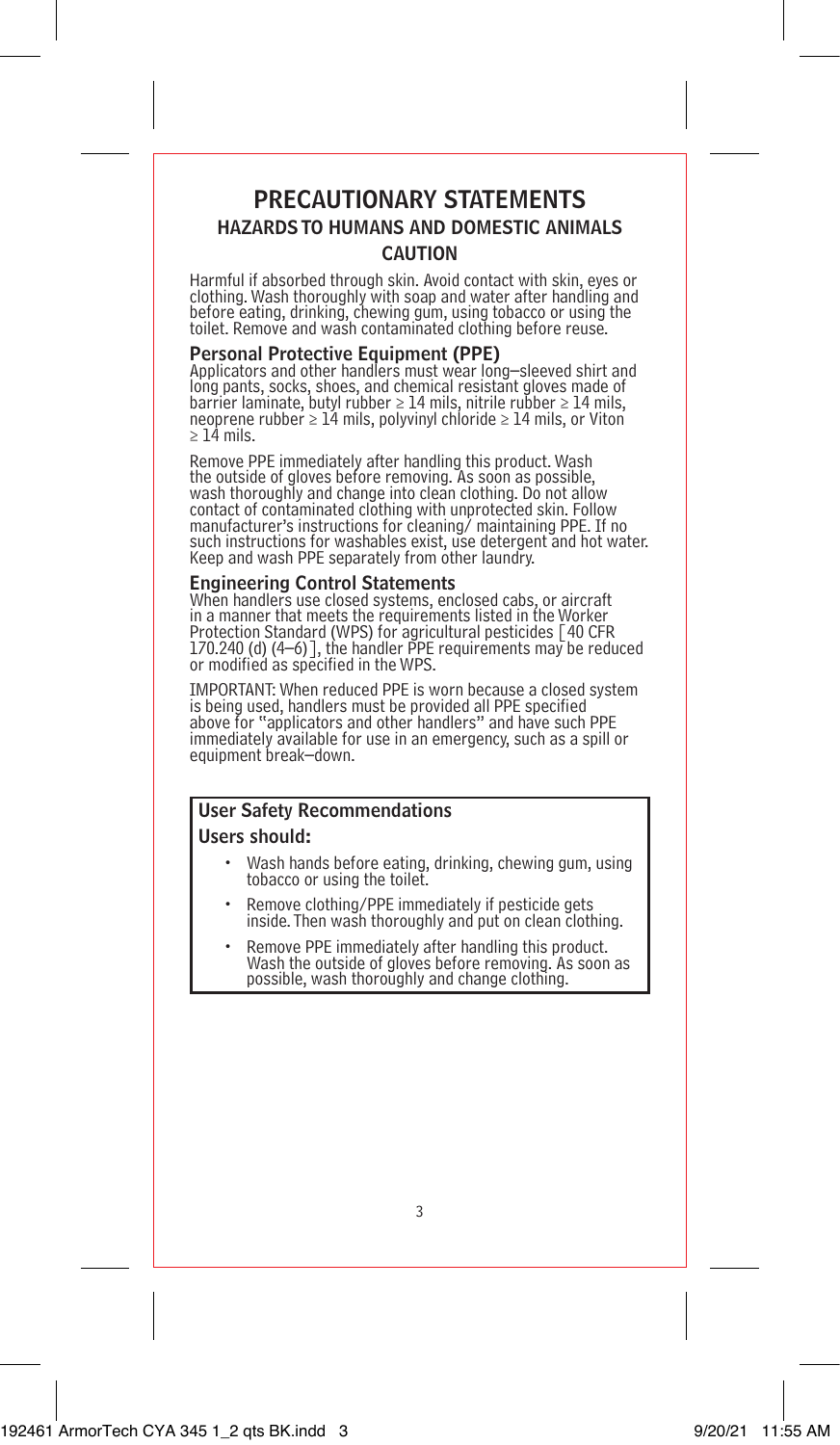## PHYSICAL OR CHEMICAL HAZARDS

Do not use with or store near any oxidizing agents. Hazardous chemical reaction can occur.

## ENVIRONMENTAL HAZARDS

This pesticide is toxic to aquatic invertebrates. Drift and runoff may be hazardous to aquatic organisms in water adjacent to treated areas. DO NOT apply directly to water, to areas where surface water is present or to intertidal areas below the mean high water mark. DO NOT contaminate waters when disposing of equipment wash waters or rinsate.

AVOIDING SPRAY DRIFT AT THE APPLICATION SITE IS THE RESPONSIBILITY OF THE APPLICATOR. The interaction of many equipment– and weather–related factors determines the potential for spray drift. The applicator is responsible for considering all these factors when making decisions. Where states have more stringent regulations, they should be observed.

## DIRECTIONS FOR USE

It is a violation of Federal law to use this product in a manner inconsistent with its labeling.

FAILURE TO FOLLOW THE USE DIRECTIONS AND PRECAUTIONS ON THIS LABEL MAY RESULT IN PLANT INJURY OR POOR DISEASE **CONTROL** 

DO NOT apply this product in a way that will contact workers or other persons, either directly or through drift. Only protected handlers may be in the area during application. For any requirements specific to your State or Tribe, consult the agency responsible for pesticide regulation.

## AGRICULTURAL USE REQUIREMENTS

Use this product only in accordance with its labeling and with the Worker Protection Standard, 40 CFR Part 170. This Standard contains requirements for the protection of agricultural workers on farms, forests, nurseries, and greenhouses and handlers of agricultural pesticides. It contains requirements for training, decontamination, notification, and emergency assistance. It also contains specific instructions and exceptions pertaining to the statements on this label about personal protective equipment (PPE), and restricted–entry interval. The requirements in this box only apply to uses of this product that are covered by the Worker Protection Standard.

DO NOT enter or allow worker entry into treated areas during the restricted entry interval (REI) of twelve (12) hours.

PPE required for early entry to the treated areas that is permitted under the Worker Protection Standard and that involves contact with anything that has been treated, such as plants, soil, or water, is:

- coveralls,
- chemical resistant gloves (made of any waterproof material), and
- shoes plus socks.

Sod and seed farms are within the scope of the Worker Protection Standard.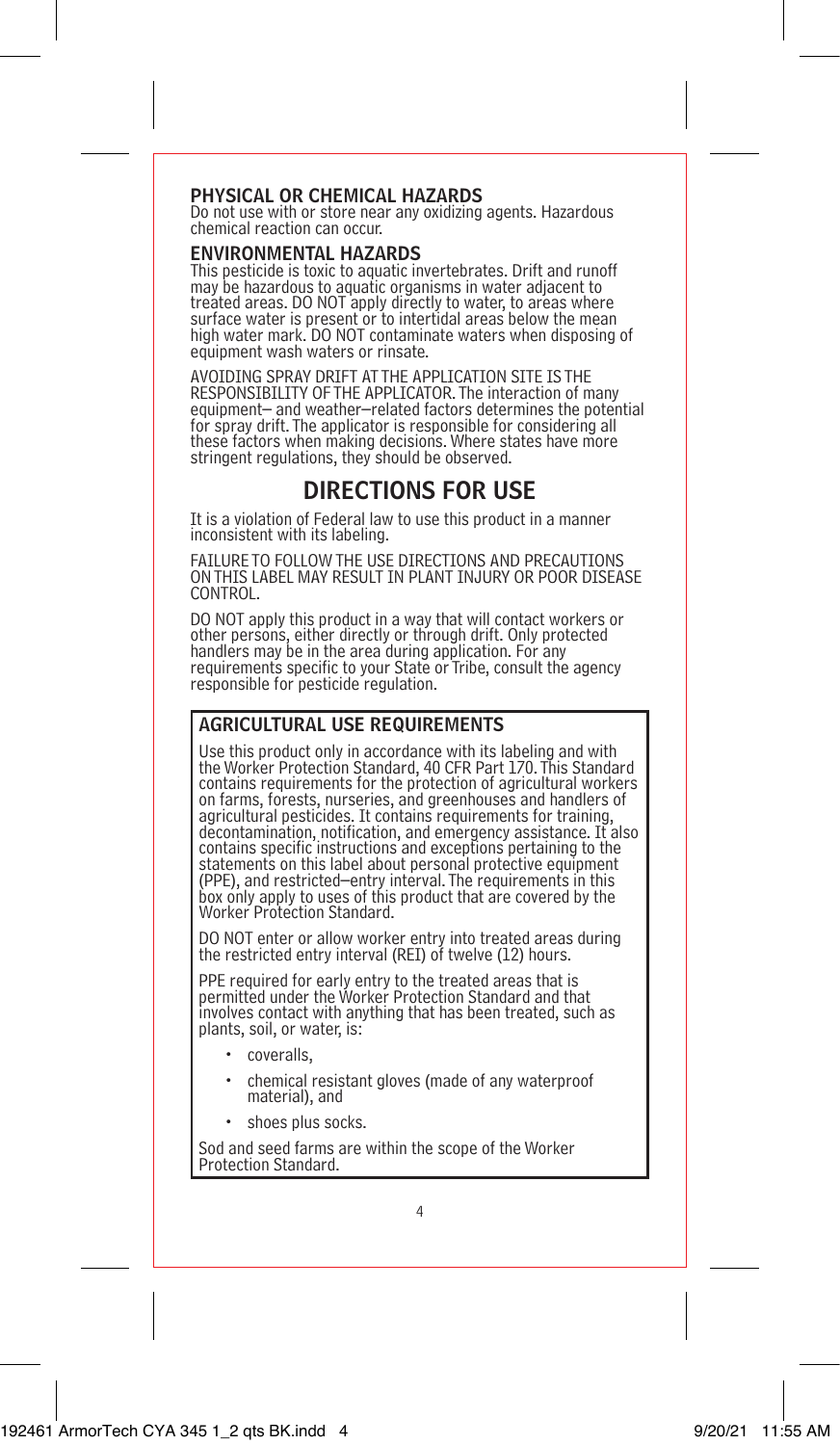## NON–AGRICULTURAL USE REQUIREMENTS

The requirements in this box apply to uses of this product that are not within the scope of the Worker Protection Standard for agricultural pesticides, 40 CFR Part 170. The WPS applies when this product is used to produce agricultural plants on farms, forests, nurseries, or greenhouses. Turf grasses on golf courses and to other non–residential turf areas such as industrial parks, tank farms, professionally managed college and professional sports fields, commercial lawns and ornamental landscapes are not within the scope of the Worker Protection Standard. Keep children, pets, and unprotected persons out of the treated area until sprays have dried.

## PRODUCT INFORMATION

ArmorTech CYA 345 is a flowable suspension concentrate for control of Pythium and Downy mildew diseases on turf areas associated with golf courses (greens, tees and fairways), sod farms, seed farms, college and professional sports fields, residential and commercial lawns. Professional use only; application by home–owners to residential turf is prohibited.

## INTEGRATED PEST MANAGEMENT

ArmorTech CYA 345 is an excellent disease control agent when used according to label directions for control of listed Oomycete fungi. Although ArmorTech CYA 345 has limited systemic activity, it should be utilized as a protectant fungicide and applied before the disease infects the crop.

Depending upon the level of disease pressure, good protection of the crop against disease can be expected over a period of 7 to 28 days.

ArmorTech CYA 345 is recommended for use as part of an Integrated Pest Management (IPM) program, which may include the use of disease–resistant crop varieties, cultural practices, crop rotation, biological disease control agents, pest scouting and disease forecasting systems aimed at preventing economic pest damage. Practices known to reduce disease development should be followed. Consult your state cooperative extension service or local agricultural authorities for additional IPM strategies established in your area. ArmorTech CYA 345 may be used in State Agricultural Extension advisory (disease forecasting) programs that recommend application timing based upon environmental factors that favor disease development.

## RESISTANCE MANAGEMENT

Some plant pathogens are known to develop resistance to products used repeatedly for disease control. ArmorTech CYA 345's mode/target site of action is complex III of fungal respiration: ubiquinone reductase, Qi site (Fungicide Resistance Action Committee code 21). A disease management program that includes alternation and/or tank mixes between ArmorTech CYA 345 and other labeled fungicides that have a different mode of action and/or control pathogens not controlled by ArmorTech CYA 345 is essential to prevent disease resistant pathogen populations from developing. ArmorTech CYA 345 should not be utilized continuously nor tank mixed with fungicides to which the target diseases have developed resistance.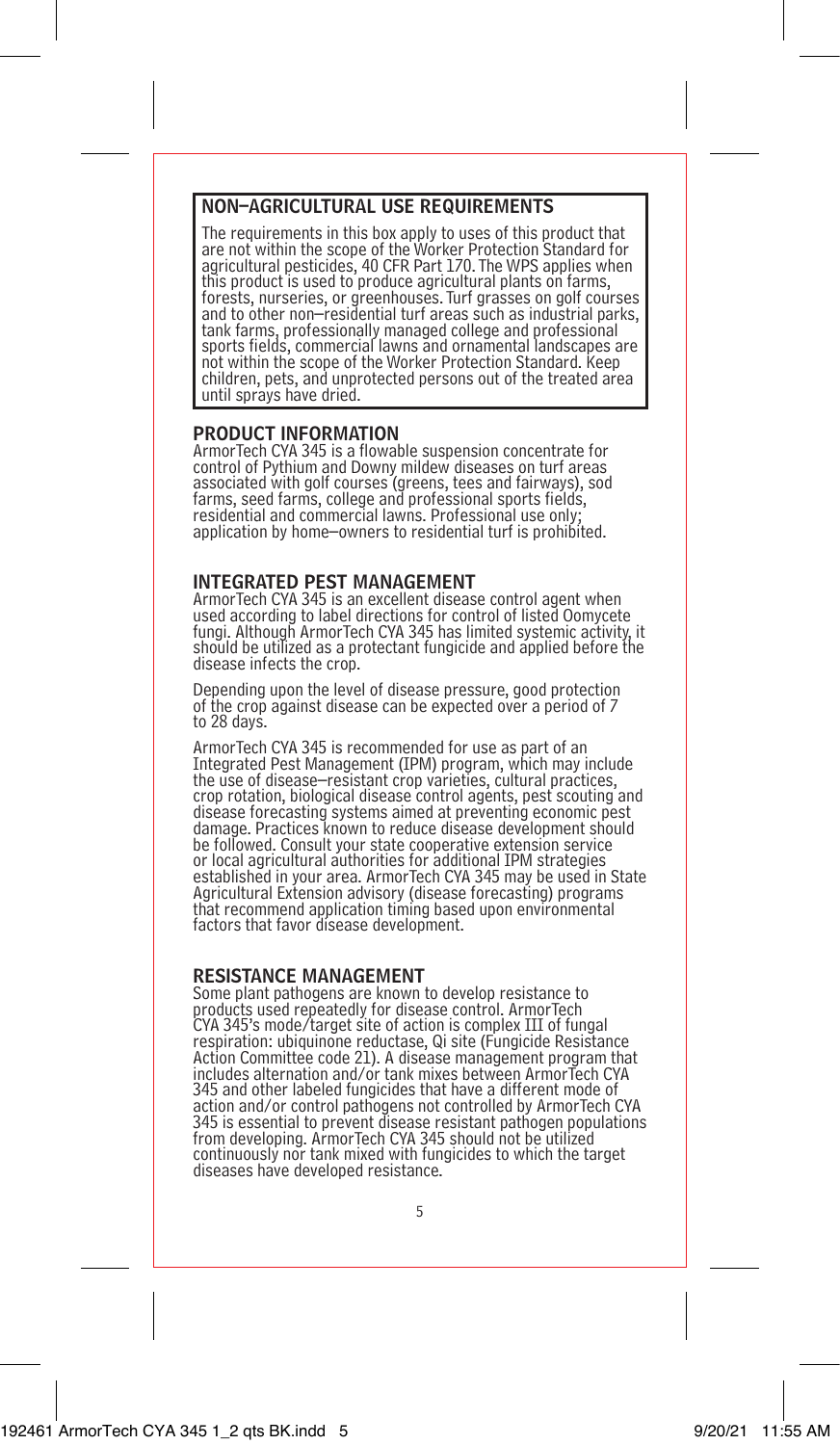Since pathogens differ in their potential to develop resistance to fungicides, follow the directions outlined in the "Directions For<br>Use" section of this label for specific resistance management section of this label for specific resistance management strategies for each crop. Consult with your Federal or State Cooperative Extension Service representatives for guidance on the proper use of ArmorTech CYA 345 in programs that seek to minimize the occurrence of disease resistance. ArmorTech CYA 345 is not cross–resistant with other classes of fungicides that have different modes of action.

For resistance management, ArmorTech CYA 345 contains a Group 21 fungicide. Any fungal population may contain individuals naturally resistant to ArmorTech CYA 345 and other Group 21 fungicides. A gradual or total loss of pest control may occur over time if these fungicides are used repeatedly in the same fields. Appropriate resistance–management strategies should be followed.

To delay fungicide/bactericide resistance, take one or more of the following steps:

- Rotate the use of ArmorTech CYA 345 or other Group 21 fungicides within a growing season sequence with different groups that control the same pathogens.
- Use tank mixtures with fungicide from a different group that are equally effective on the target pest when such use is permitted. Use at least the minimum application rate as labeled by the manufacturer.
- Adopt an integrated disease management program for fungicide use that includes scouting, uses historical information related to pesticide use, and crop rotation, and which considers host plant resistance, impact of environmental conditions on disease development, disease thresholds, as well as cultural, biological and other chemical control practices.
- Where possible, make use of predictive disease models to effectively time fungicide applications. Note that using predictive models alone is not sufficient to manage resistance.
- Monitor treated fungal populations for resistance development.
- Contact your local extension specialist or certified crop advisor for any additional pesticide resistance– management and/or IPM recommendations for specific crops and pathogens.

For further information or to report suspected resistance contact United Turf Alliance, LLC at (614) 284-4442. You can also contact your pesticide distributor or university extension specialist to report resistance.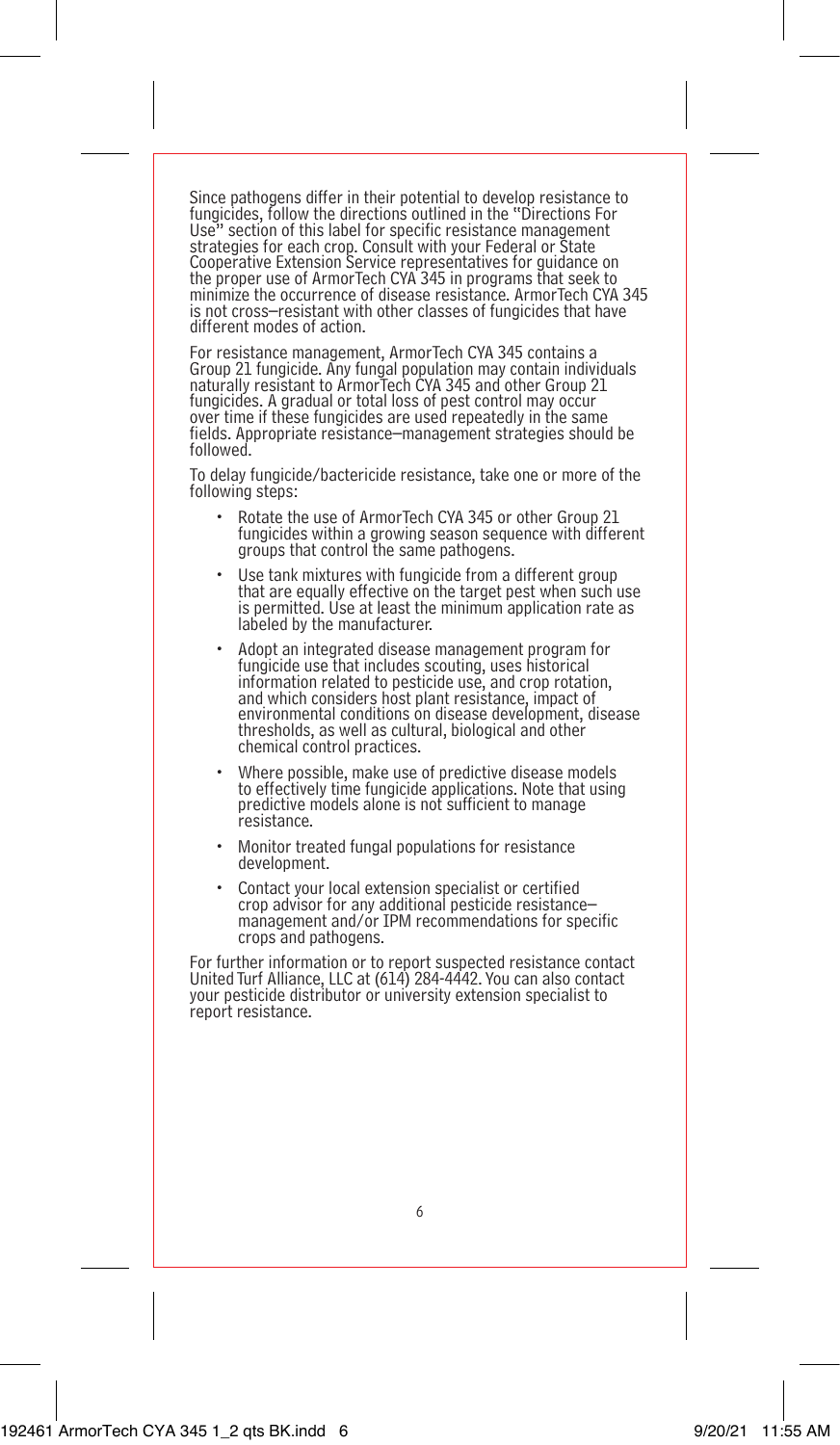## SPRAY DRIFT ADVISORIES

THE APPLICATOR IS RESPONSIBLE FOR AVOIDING OFF–SITE SPRAY DRIFT. BE AWARE OF NEARBY NON–TARGET SITES AND

ENVIRONMENTAL CONDITIONS.

## IMPORTANCE OF DROPLET SIZE

An effective way to reduce spray drift is to apply large droplets. Use the largest droplets that provide target pest control. While applying larger droplets will reduce spray drift, the potential for drift will be greater if applications are made improperly or under unfavorable environmental conditions.

## Controlling Droplet Size—Ground Boom<br>• Volume—Increasing the spray volume so that larger

- droplets are produced will reduce spray drift. Use the highest practical spray volume for the application. If a greater spray volume is needed, consider using a nozzle
- Pressure—Use the lowest spray pressure recommended for the nozzle to produce the target spray volume and droplet size.
- droplet size.<br>• Spray Nozzle—Use a spray nozzle that is designed for<br>the intended application. Consider using nozzles designed to reduce drift.<br>BOOM HEIGHT—Ground Boom

For ground equipment, the boom should remain level with the crop and have minimal bounce.

SHIELDED SPRAYERS<br>• Shielding the boom or individual nozzles can reduce spray drift. Consider using shielded sprayers. Verify that the shields are not interfering with the uniform deposition of the spray on the target area.

**TEMPERATURE AND HUMIDITY**<br>• When making applications in hot and dry conditions, use larger droplets to reduce effects of evaporation.

TEMPERATURE INVERSIONS • Drift potential is high during a temperature inversion. Temperature inversions are characterized by increasing temperature with altitude and are common on nights with limited cloud cover and light to no wind. The presence of an inversion can be indicated by ground fog or by the movement of smoke from a ground source or an aircraft smoke generator. Smoke that layers and moves laterally in a concentrated cloud (under low wind conditions) indicates an inversion, while smoke that moves upward and rapidly dissipates indicates good vertical air mixing. Avoid applications during temperature inversions.

WIND<br>• Drift potential generally increases with wind speed.<br>AVOID APPLICATIONS DURING GUSTY WIND CONDITIONS. Applicators need to be familiar with local wind patterns and terrain that could affect spray drift.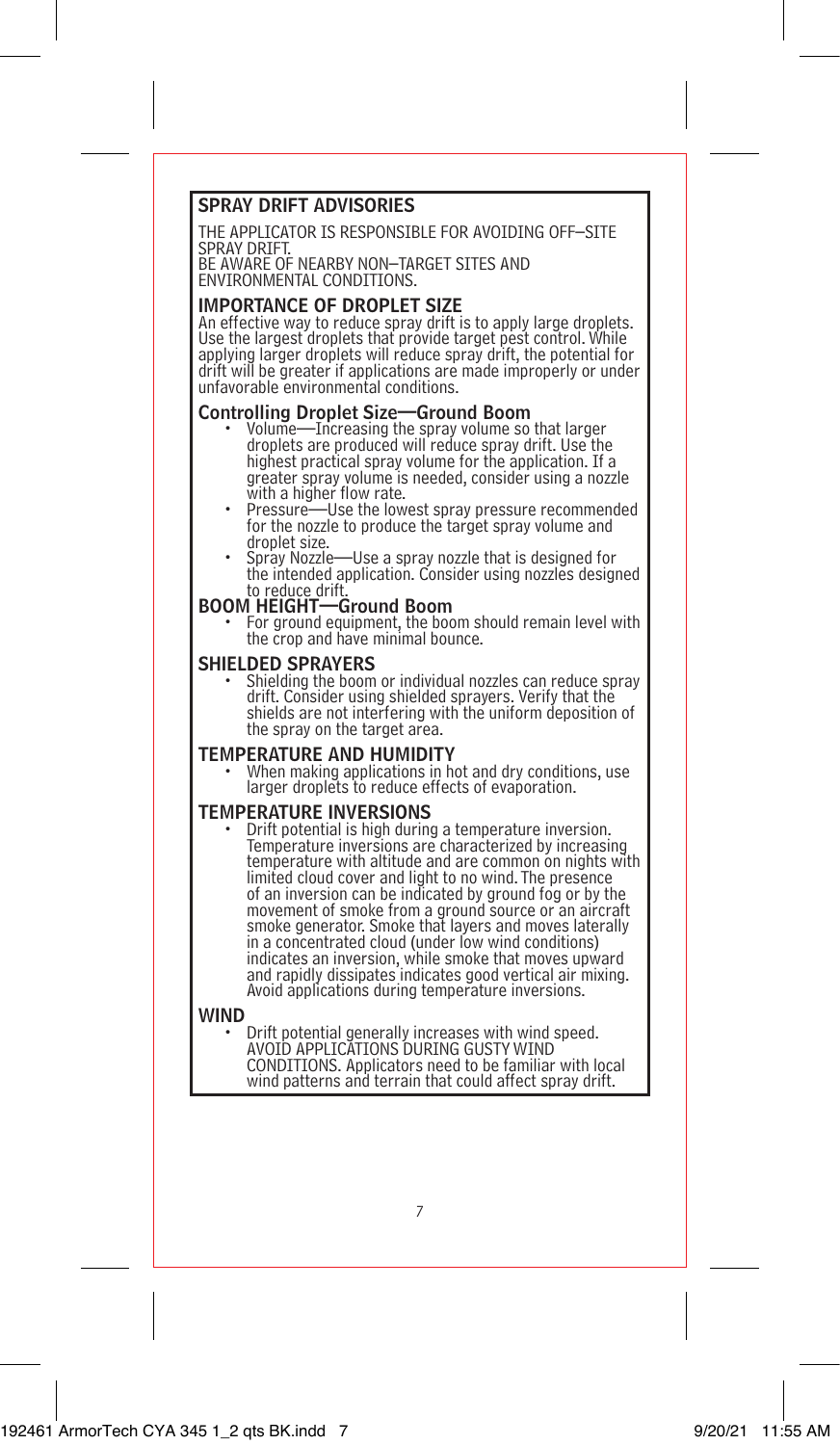## MIXING INSTRUCTIONS

IMPORTANT: Slowly invert ArmorTech CYA 345 container several times to assure uniform mixture of formulation before adding this product to the spray tank.

Fill the mixing tank with half of the required amount of water. The required amount of ArmorTech CYA 345 should be added slowly into the spray tank during filling to the required volume. Keep agitator running when filling spray tank and during spray operations. Do not allow spray mixture to stand overnight or for prolonged periods of time. Prepare only the amount of the spray mixture required for immediate use. Spraying equipment should be thoroughly cleaned immediately after the application is completed.

Apply ArmorTech CYA 345 in sufficient water to obtain adequate coverage of the foliage. Gallonage to be used will vary with crop and amount of plant growth.

### TANK MIX COMPATIBILITY

ArmorTech CYA 345 is physically compatible (no nozzle or screen blockage) with many products labeled for control of diseases and insects on turf grass. It is the pesticide user's responsibility to ensure that all products are registered for the intended use. Read and follow the applicable restrictions and limitations and directions for use on all product labels involved in tank mixing. Users must follow the most restrictive directions for use and precautionary statements of each product in the tank mixture. It is the applicator's responsibility to ensure that the companion product is EPA approved for use on the intended crop. ArmorTech CYA 345 is generally compatible with other insecticides, fungicides, fertilizers and micronutrient products provided sufficient free water is available for dispersion of all the tank mix products. However, the physical compatibility of ArmorTech CYA 345 with tank mix partners should be evaluated before use. A jar test should be conducted with intended tank–mix pesticides prior to preparation of large volumes. Use the following procedure: 1) Pour the recommended proportions of the products into a suitable container of water, 2) Mix thoroughly and 3) Allow to stand 5 minutes. If the combination remains mixed or can be re–mixed readily, it is considered physically compatible. Any physical incompatibility in the jar test indicates that ArmorTech CYA 345 should not be used in the tank–mix.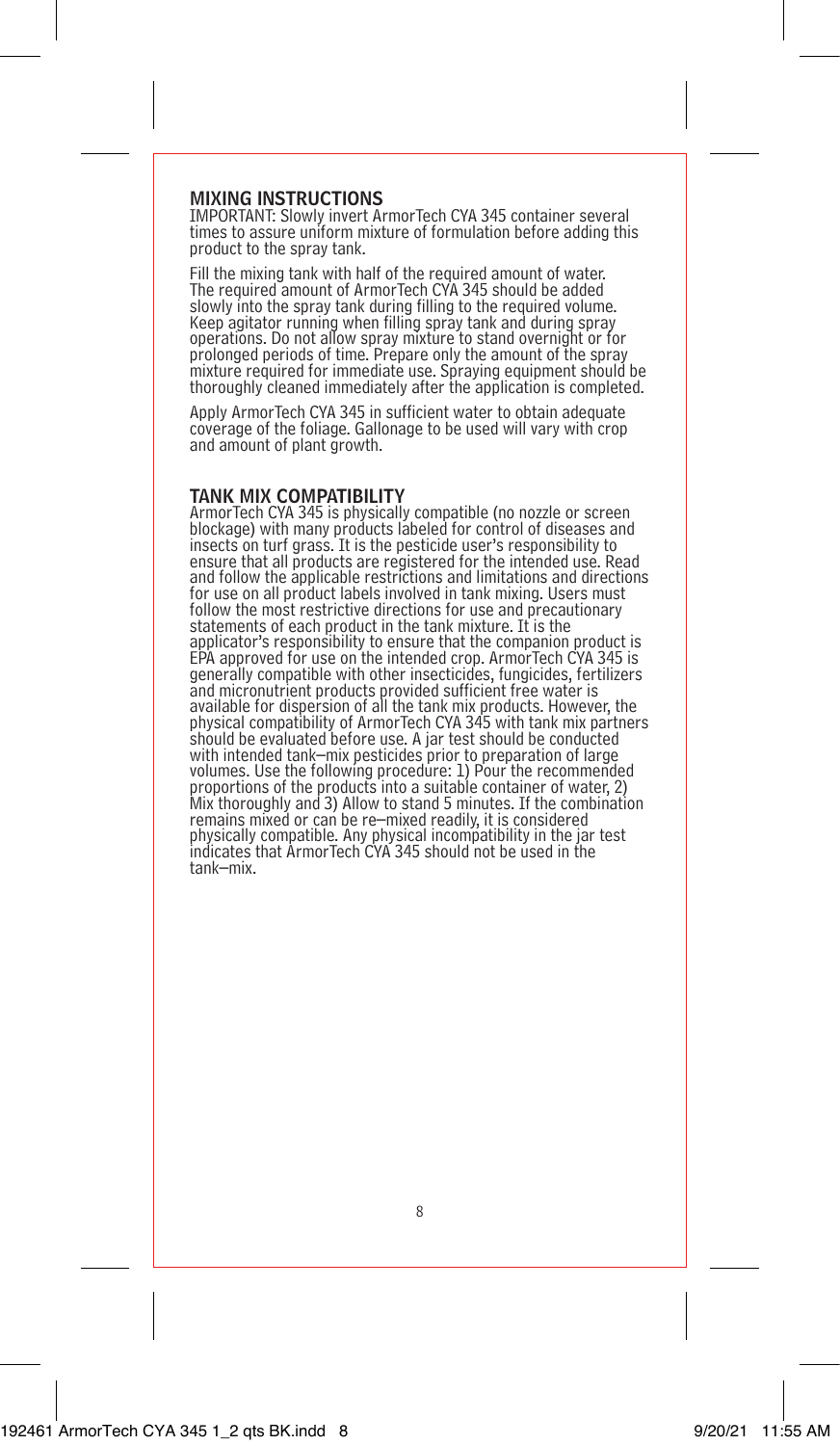## TURF

ArmorTech CYA 345 controls Pythium blight, Pythium damping–off,<br>Pythium root dysfunction and Pythium root rot in turf. Within<br>the rate range given for turf, use the lower rate for the shortest<br>interval and higher rate for disease conditions, use the highest rate and shortest interval. Use only with ground application equipment.

## Restrictions:

- DO NOT apply more than three (3) applications of ArmorTech CYA 345 at the high use rate per year.
- DO NOT apply more than two consecutive applications of ArmorTech CYA 345. Subsequent applications should be alternated with another registered fungicide with a different mode of action.
- DO NOT apply more than 2.7 fl oz/1000 square feet/year (3.06 lb. a.i./acre/year).
- DO NOT apply more than 0.9 fl oz/1000 square feet/ application (1.02 lb a.i./acre/application).
- The minimum retreatment interval is 14 days.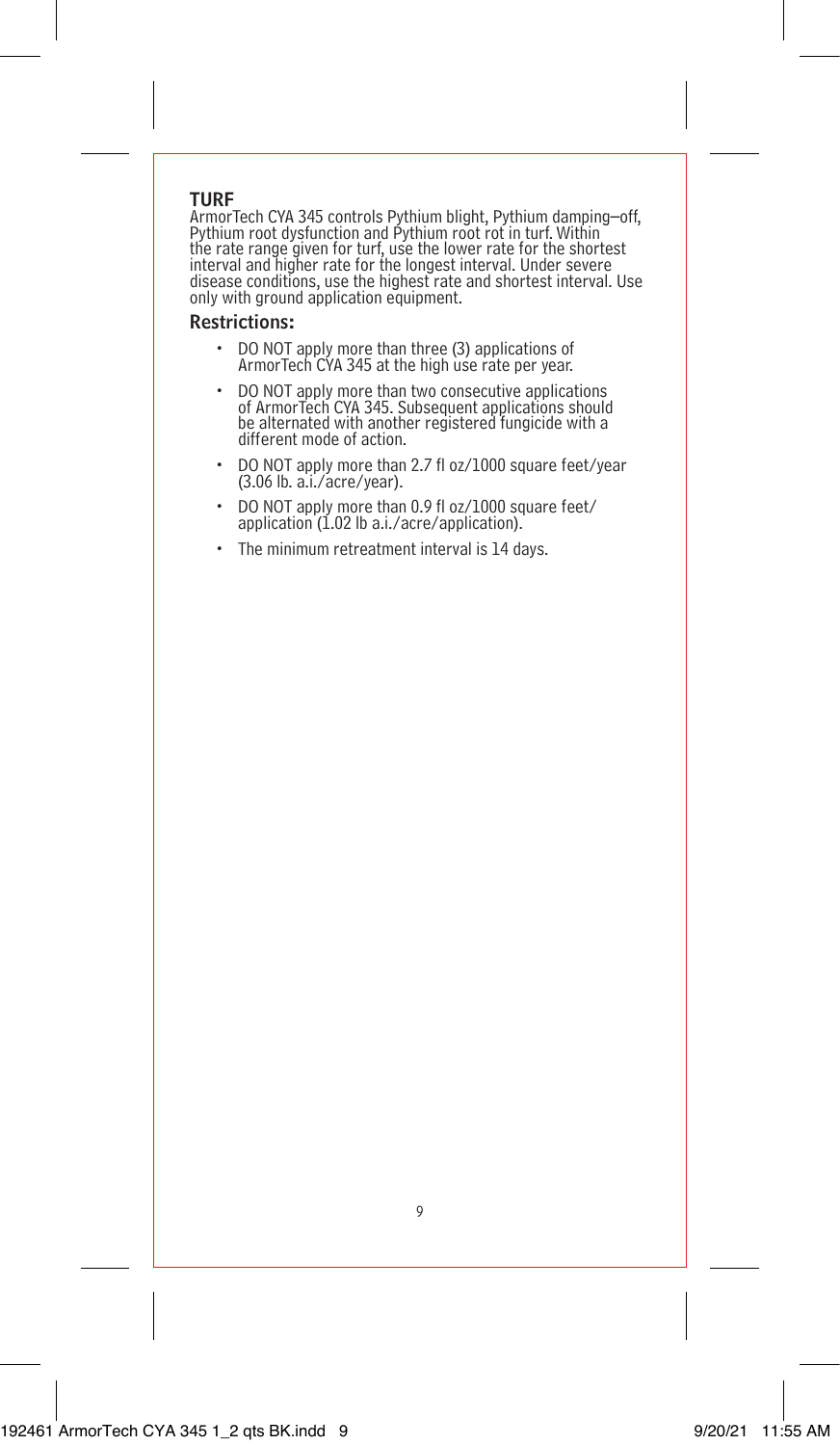| For Application to Turf: |
|--------------------------|
|--------------------------|

| Disease                                          | <b>Use Rate</b><br>FI. Oz.<br>Product<br>per 1,000<br>sq. ft. (lb<br>a.i./A) | Application<br>Interval<br>(Days) | Application<br>Instructions                                                                                                                                                                                                                                                                                                                                                                                                                                                                                                                                                                                                                                                          |
|--------------------------------------------------|------------------------------------------------------------------------------|-----------------------------------|--------------------------------------------------------------------------------------------------------------------------------------------------------------------------------------------------------------------------------------------------------------------------------------------------------------------------------------------------------------------------------------------------------------------------------------------------------------------------------------------------------------------------------------------------------------------------------------------------------------------------------------------------------------------------------------|
| Pvthium<br>blight,<br>Pythium<br>damping-<br>off | $0.45$ to $0.9$<br>$f$ l. $07.$<br>(0.51 to 1.02<br>lb a.i./A                | 14 to 21                          | Apply as a preventative<br>treatment at 0.45 to<br>0.9 fl oz (0.01 lb ai<br>to 0.02 lb ai) in 2 to<br>4 gallons of water<br>per 1,000 sq. ft. On<br>established turf apply as<br>a preventative treatment<br>when conditions are<br>favorable for disease<br>development, or when<br>first visible disease<br>symptoms appear.<br>During periods of<br>prolonged favorable<br>conditions use 0.45 fl oz<br>(0.01 lb ai) per 1,000 sq.<br>ft. on a 14-day interval.<br>For newly seeded areas<br>use 0.45 fl oz (0.01 lb<br>ai) in 2 to 4 gallons per<br>1,000 sq. ft. immediately<br>after seeding, Under<br>severe conditions use<br>the highest rate and the<br>shortest interval. |
| Pvthium<br>root<br>dysfunction                   | $0.9$ fl. $0.7$ .<br>(1.02)<br>a.i./A)                                       | 14 to 28                          | Apply as a preventative<br>treatment every 21 to<br>28 days in the fall and<br>spring when mean daily<br>soil temperatures are<br>between 50°F and 75°E.<br>Curative applications<br>should be made every<br>14 to 28 days based<br>on the appearance of<br>symptoms. Immediately<br>follow application with<br>1/8-inch irrigation.                                                                                                                                                                                                                                                                                                                                                 |
| Pvthium<br>root rot                              | 0.9f1.07.<br>(1.02)<br>a.i./A)                                               | 21                                | Apply as a preventative<br>treatment every 21<br>davs. Immediatelv<br>follow application with<br>1/8-inch irrigation.                                                                                                                                                                                                                                                                                                                                                                                                                                                                                                                                                                |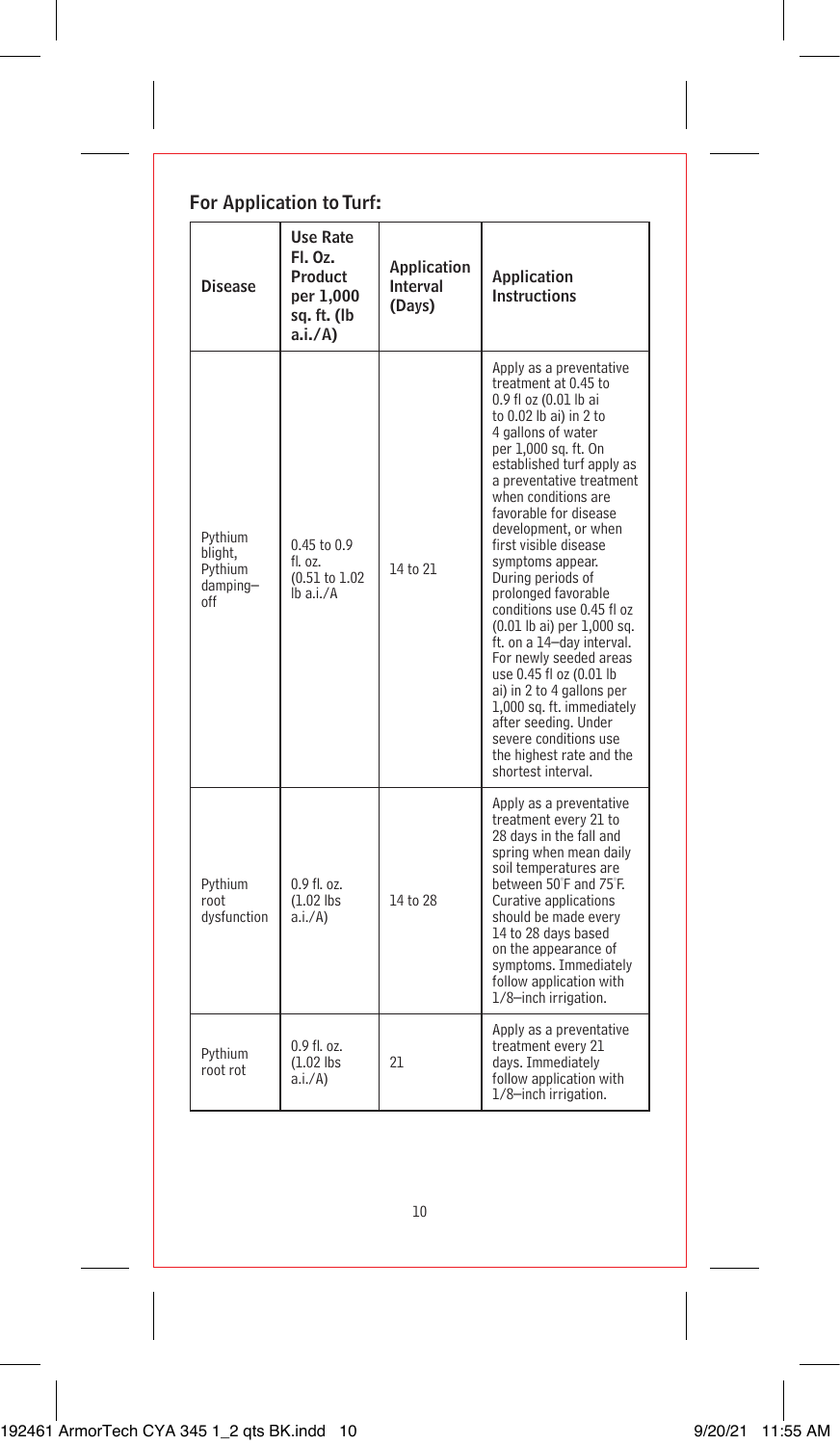## STORAGE AND DISPOSAL

Do not contaminate water, food or feed by storage or disposal.

PESTICIDE STORAGE: Store in a tightly closed container in a cool, dry place. Store in original container and out of reach of children, preferably in a locked storage area.

PESTICIDE DISPOSAL: Pesticide spray mixture or rinsate that cannot be used should be disposed of in a landfill approved for pesticides. Improper disposal of excess pesticide spray mixture or rinsate is a violation of Federal law. If these wastes cannot be disposed of by the use according to label instructions, contact your State Pesticide or Environmental Control Agency or the Hazardous Waste representative at the nearest EPA Regional Office for guidance.

## CONTAINER HANDLING: For plastic containers  $\leq$  5 gallons:

Nonrefillable container: Do not reuse or refill this container. Triple rinse container (or equivalent) promptly after emptying. Triple Rinse as follows: Empty the remaining contents into application equipment or a mix tank and drain for 10 seconds after the flow begins to drip. Fill the container 1/4 full with water and recap. Shake for 10 seconds. Pour rinsate into application equipment or a mix tank or store rinsate for later use or disposal. Drain for 10 seconds after the flow begins to drip. Repeat this procedure two more times. Then offer for recycling if available or puncture and dispose of in a sanitary landfill, or by other procedures allowed by state and local authorities.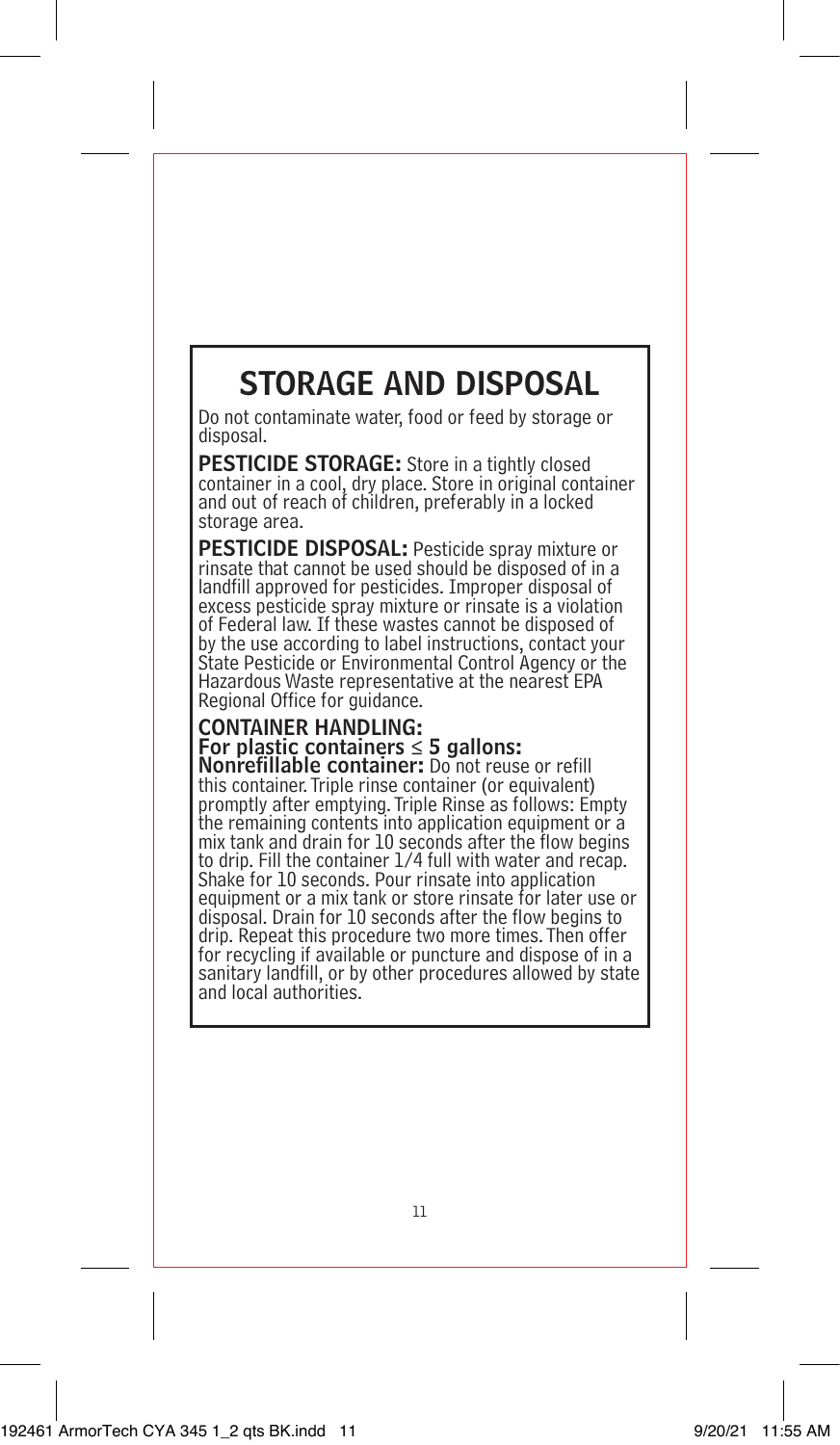## LIMITATION OF WARRANTY AND LIABILITY IMPORTANT: READ BEFORE USE. Read the entire Directions

for Use, Conditions of Warranties and Limitations of Liability before using this product. If these terms and conditions are not acceptable, return the unopened product container at once. By using this product, user or buyer accepts the following Disclaimer of Warranties and Limitations of Liability. CONDITIONS: The directions for use of this product are believed to be adequate and must be followed carefully. However, it is impossible to eliminate all risks associated with the use of this product. Ineffectiveness, injury, and other unintended consequences may result because of such factors as manner of use or application (including misuse), the presence of other materials, weather conditions, and other unknown factors, all of which are beyond the control of United Turf Alliance, LLC. To the extent consistent with applicable law, all such risks shall be assumed by the user or buyer.

DISCLAIMER OF WARRANTIES: To the extent consistent with applicable law, United Turf Alliance, LLC makes no other warranties, express or implied, of merchantability or of fitness for a particular purpose or otherwise, that extend beyond statements on this label.<br>LIMITATIONS OF LIABILITY: To the extent consistent with applicable law, neither United Turf Alliance, LLC the manufacturer, nor the Seller shall be liable for any indirect, special, incidental or consequential damages resulting from the use, handling, application, storage, or disposal of this product. To the extent consistent with applicable law, the exclusive remedy of the user or buyer for any and all losses, injuries or damages resulting from the use, handling, application, or storage of this product, whether in contract, warranty, tort, negligence, strict liability or otherwise, shall not exceed the purchase price paid.

ArmorTech CYA 345 is a trademark of United Turf Alliance, LLC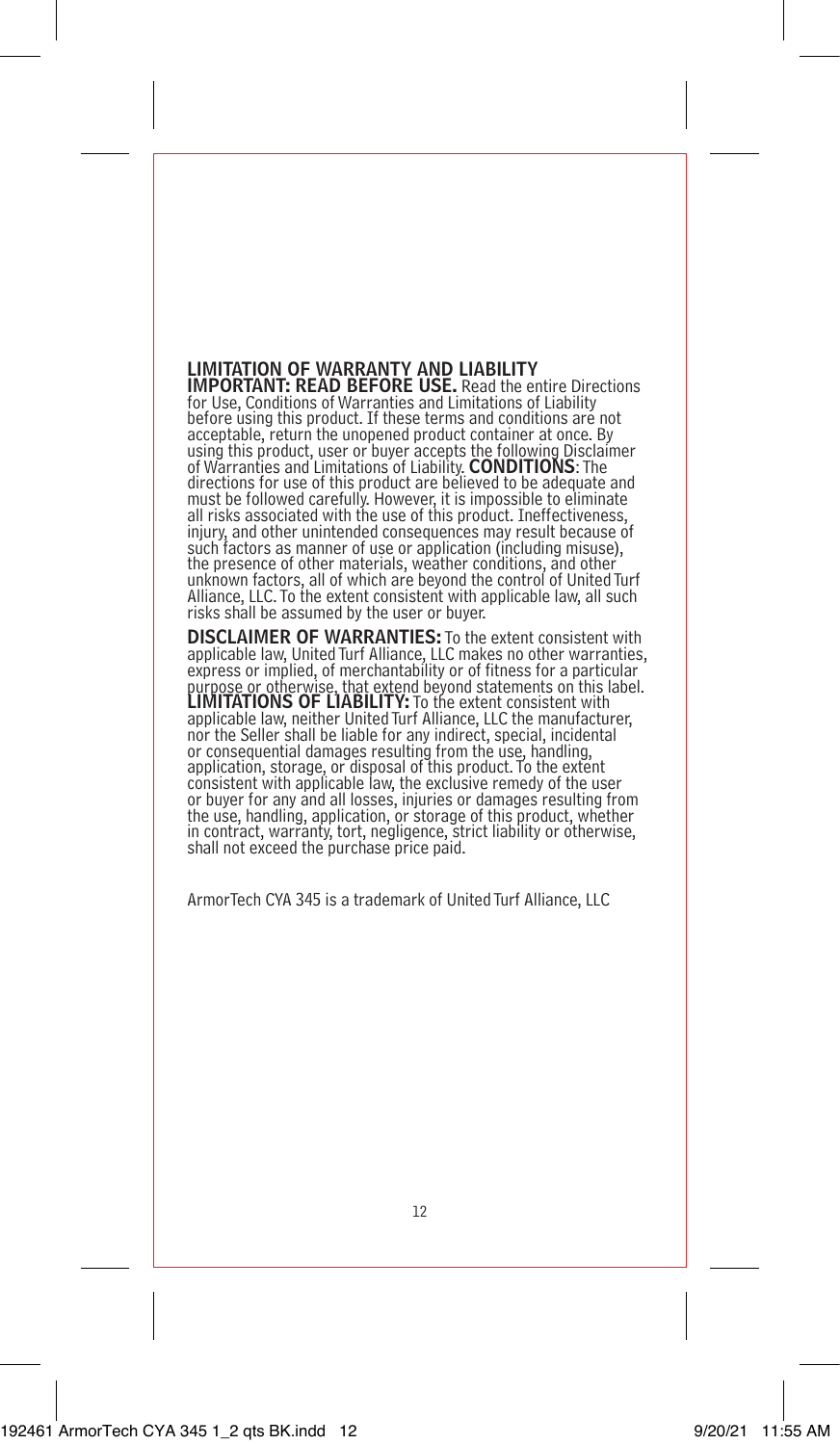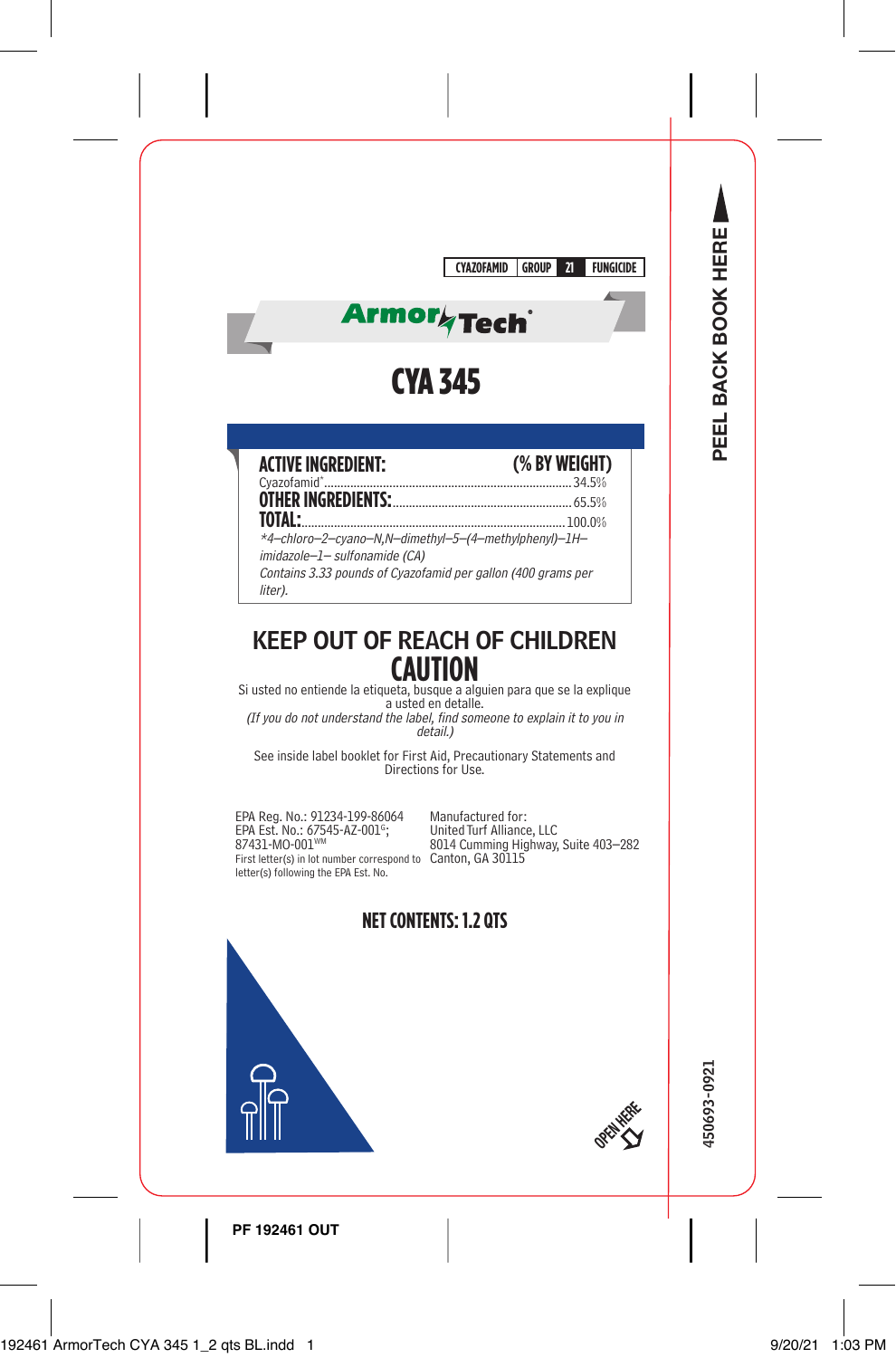|                                                                                                                                                                                                                              | <b>FIRST AID</b>                                                                                                                                                                                                                                                                                                                                        |  |  |  |  |
|------------------------------------------------------------------------------------------------------------------------------------------------------------------------------------------------------------------------------|---------------------------------------------------------------------------------------------------------------------------------------------------------------------------------------------------------------------------------------------------------------------------------------------------------------------------------------------------------|--|--|--|--|
| IF ON SKIN OR<br><b>CLOTHING:</b>                                                                                                                                                                                            | · Take off contaminated clothing.<br>• Rinse skin immediately with plenty of<br>water for 15 to 20 minutes.<br>• Call a poison control center or doctor<br>for treatment advice.                                                                                                                                                                        |  |  |  |  |
| <b>IF IN EYES:</b>                                                                                                                                                                                                           | • Hold eye open and rinse slowly<br>and gently with water for 15 to 20<br>minutes.<br>Remove contact lenses, if present,<br>after the first 5 minutes, then<br>continue rinsing eye.<br>• Call a poison control center or doctor<br>for treatment advice.                                                                                               |  |  |  |  |
| IF<br><b>SWALLOWED:</b>                                                                                                                                                                                                      | • Call a poison control center or doctor<br>immediately for treatment advice.<br>• Have person sip a glass of water if<br>able to swallow.<br>• Do not induce vomiting unless told<br>to do so by a poison control center<br>or doctor.<br>. Do not give anything by mouth to an<br>unconscious person.                                                 |  |  |  |  |
| <b>IF INHALED:</b>                                                                                                                                                                                                           | • Move person to fresh air.<br>• If person is not breathing call 911<br>or an ambulance, then give artificial<br>respiration, preferably mouth-to-<br>mouth, if possible.<br>Call a poison control center or doctor<br>for further treatment advice.                                                                                                    |  |  |  |  |
|                                                                                                                                                                                                                              | <b>HOTLINE NUMBER</b>                                                                                                                                                                                                                                                                                                                                   |  |  |  |  |
| Have the product container or label with you when calling<br>a poison control center or doctor, or going for treatment.<br>You may also contact SafetyCall at 1-844-685-9173 for<br>emergency medical treatment information. |                                                                                                                                                                                                                                                                                                                                                         |  |  |  |  |
|                                                                                                                                                                                                                              | For Chemical Emergency:<br>Spill, Leak, Fire, Exposure, or Accident,<br>Call CHEMTREC Day or Night<br>Within USA and Canada: $1-800-424-9300$ or $+1$<br>703-527-3887 (collect calls accepted)<br><b>PRECAUTIONARY STATEMENTS</b><br><b>HAZARDS TO HUMANS AND DOMESTIC ANIMALS</b>                                                                      |  |  |  |  |
| <b>CAUTION</b>                                                                                                                                                                                                               |                                                                                                                                                                                                                                                                                                                                                         |  |  |  |  |
|                                                                                                                                                                                                                              | Harmful if absorbed through skin. Avoid contact with skin, eyes or<br>clothing. Wash thoroughly with soap and water after handling and<br>before eating, drinking, chewing gum, using tobacco or using the toilet.<br>Remove and wash contaminated clothing before reuse.                                                                               |  |  |  |  |
|                                                                                                                                                                                                                              | Personal Protective Equipment (PPE)<br>Applicators and other handlers must wear long-sleeved shirt and long<br>pants, socks, shoes, and chemical resistant gloves made of barrier<br>laminate, butyl rubber $\geq 14$ mils, nitrile rubber $\geq 14$ mils, neoprene<br>rubber $\geq 14$ mils, polyvinyl chloride $\geq 14$ mils, or Viton $\geq 14$ mil |  |  |  |  |
| Remove PPE immediately after handling this product. Wash the outside<br>of gloves before removing. As soon as possible, wash thoroughly<br>and change into clean clothing. Do not allow contact of contaminated              |                                                                                                                                                                                                                                                                                                                                                         |  |  |  |  |
|                                                                                                                                                                                                                              |                                                                                                                                                                                                                                                                                                                                                         |  |  |  |  |

 $\overline{\phantom{a}}$ 

 $\overline{\phantom{a}}$ 

 $\overline{1}$ 

 $\begin{array}{c} \hline \end{array}$ 

 $\overline{\phantom{a}}$ 

L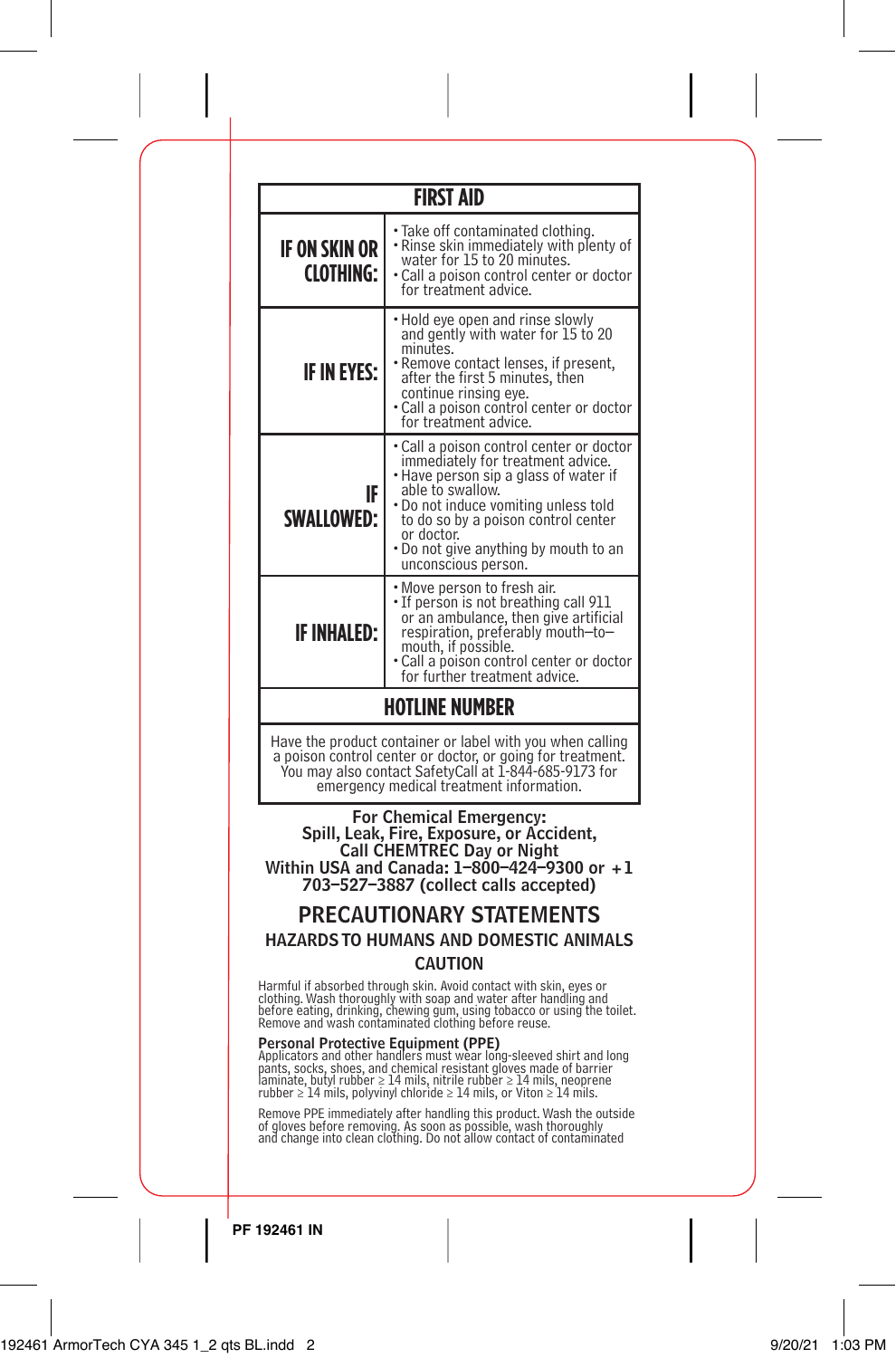clothing with unprotected skin. Follow manufacturer's instructions for cleaning/ maintaining PPE. If no such instructions for washables exist, use detergent and hot water. Keep and wash PPE separately from other laundry.

### PHYSICAL OR CHEMICAL HAZARDS

Do not use with or store near any oxidizing agents. Hazardous chemical reaction can occur.

**ENVIRONMENTAL HAZARDS:** This pesticide is toxic to aquatic<br>invertebrates. Drift and runoff may be hazardous to aquatic organisms<br>in water adjacent to treated areas. DO NOT apply directly to water, to areas where surface water is present or to intertidal areas below the<br>mean high water mark. DO NOT contaminate waters when disposing of equipment wash waters or rinsate.

AVOIDING SPRAY DRIFT AT THE APPLICATION SITE IS THE RESPONSIBILITY OF THE APPLICATOR. The interaction of many equipment- and weather-related factors determines the potential for spray drift. The applicator is responsible for considering all these factors when making decisions. Where states have more stringent regulations, they should be observed.

## STORAGE AND DISPOSAL

Do not contaminate water, food or feed by storage or disposal.

**PESTICIDE STORAGE:** Store in a tightly closed container in a cool, dry place. Store in original container and out of reach of children, preferably in a locked storage area.

PESTICIDE DISPOSAL: Pesticide spray mixture or rinsate that cannot be used should be disposed of in a landfill approved for pesticides. Improper disposal of excess pesticide spray mixture or rinsate is a violation of Federal law. If these wastes cannot be disposed of by the use according to label instructions, contact your State Pesticide or Environmental Control Agency or the Hazardous Waste representative at the nearest EPA Regional Office for guidance.

## CONTAINER HANDLING: For plastic containers  $\leq$  5 gallons:

Nonrefillable container: Do not reuse or refill this container. Triple rinse container (or equivalent) promptly after emptying. Triple Rinse as follows: Empty the remaining contents into application equipment or a mix tank and drain for 10 seconds after the flow begins to drip. Fill the container 1/4 full with water and recap. Shake for 10 seconds. Pour rinsate into application equipment or a mix tank or store rinsate for later use or disposal. Drain for 10 seconds after the flow begins to drip. Repeat this procedure two more times. Then offer for recycling if available or puncture and dispose of in a sanitary landfill, or by other procedures allowed by state and local authorities.

See inside label booklet for additional Precautionary Statements and Directions for Use.

**PF 192461 BL**